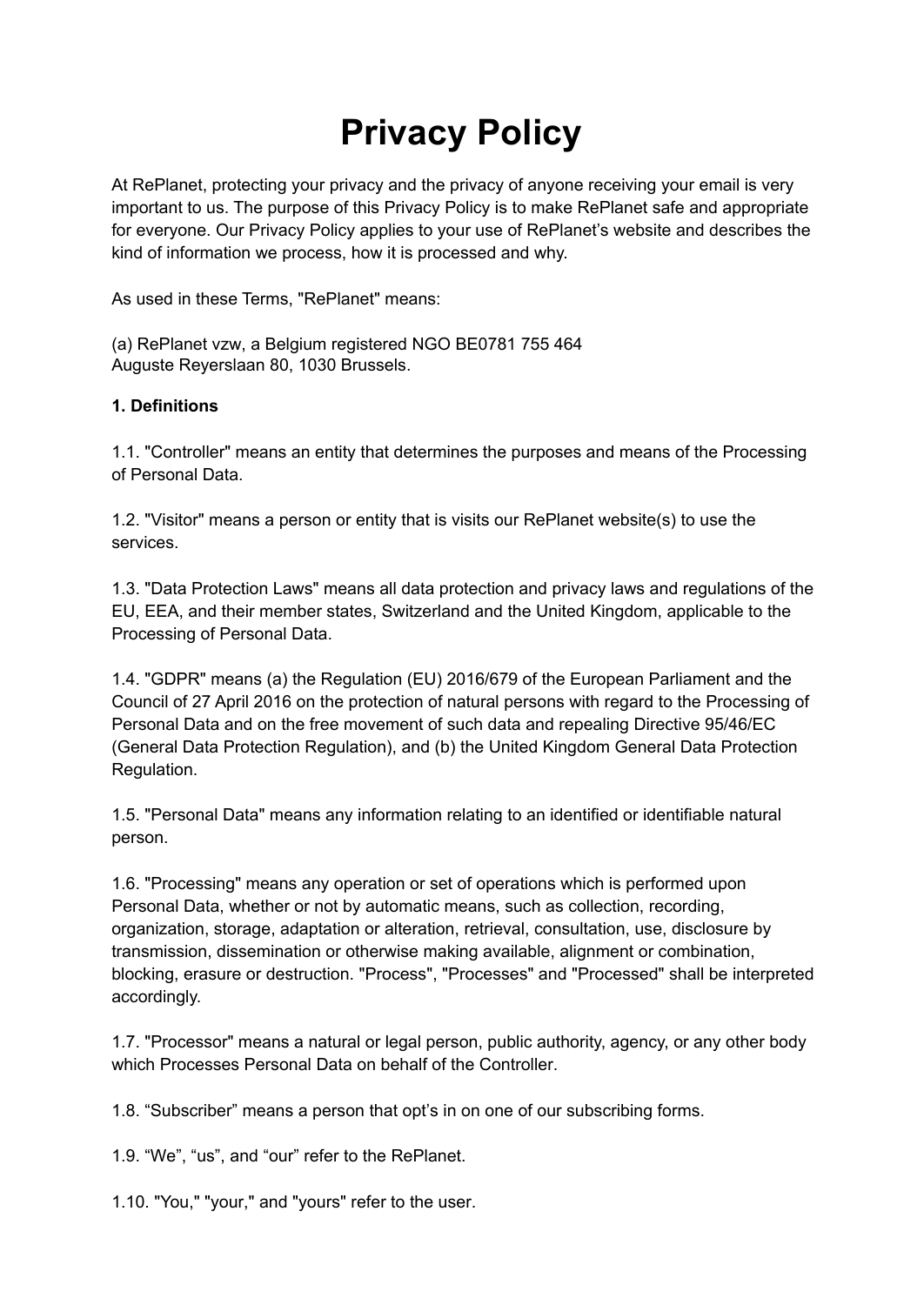## **2. Consent**

By accessing our Services, you accept our Privacy Policy and you consent to our collection, storage, use, and disclosure of your personal information as described in this Privacy Policy. In addition, by using our Services you are accepting the policies and practices described in this Privacy Policy. Each time you visit our website or use the mobile app or the Service, and any time you voluntarily provide us with information, you agree that you are consenting to our collection, use, and disclosure of the information that you provide, and you are consenting to receive emails or otherwise be contacted, as described in this Privacy Policy. Whether or not you register or create an account with us, this Privacy Policy applies to all users of the website, mobile app, and Services.

### **3. What information we Process**

RePlanet collects both "Personal Data" and "Non-Personal Data" about you and will Process this data for the duration of the Services, as described in the TOU:

3.1. Personal Data:

- Visitors' information: identification and contact data (name, contact details, username); billing information if applicable (billing address, payment information); organization information (name, address, geographic location, area of responsibility, VAT code), IP addresses.
- Subscribers' information: email address and any other additional information that Visitor provides to RePlanet.

At any time, you may log in and change this information, or remove it. You may decline to provide Personal Data to the Services, however, some of the Personal Data we ask you to provide, for example, the email address is mandatory for a Service. If you decline to provide it, we may not be able to provide that service to you.

3.2. Non-Personal Data:

- The browser and device information: location, device type, model, number, type of browser or operating system, the time and date of access, browsing activity, screen resolution, plug-ins, add-ons and the version of the Services you are using, and other information that does not personally identify you.
- Information from your use of the Services and information from other sources: we may receive information about how and when you use the Services, store it in log files or other types of files associated with your account, and link it to other information we collect about you. Also, we may obtain information about you or your Subscribers from third-party sources, such as public databases, social media platforms, third-party data providers, and our joint marketing partners. This information may include, for example, time, date, browser used, demographic information, device information (such as device type, model, number, type of browser or operating system, IP addresses), location, and online behavioral data (such as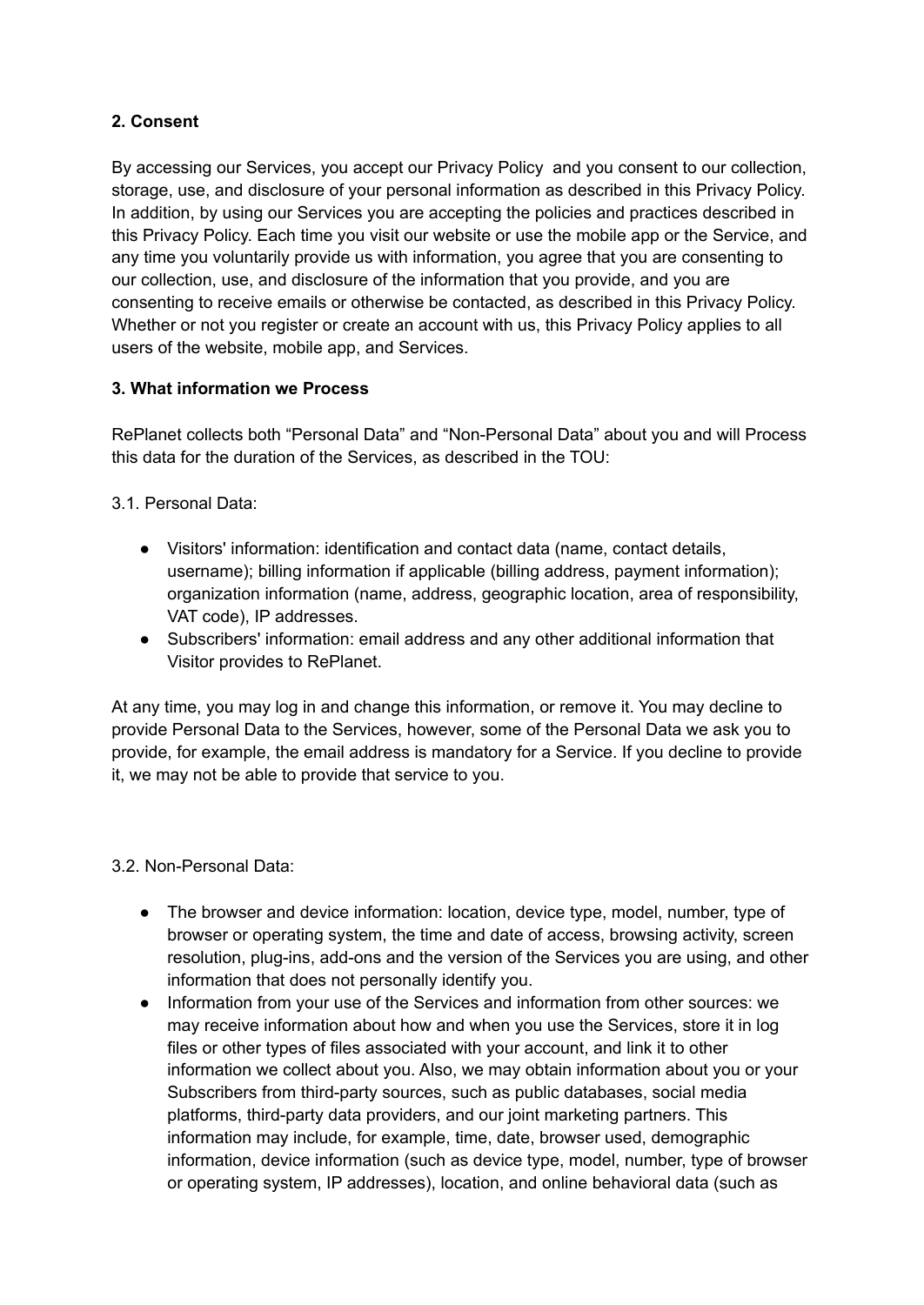information about your use of social media websites, page view information and search results and links), actions you have taken, anonymous usage data, referring/exit pages and URLs, preferences you submit and preferences that are generated based on the data you submit and the number of clicks.

## **4. Purposes of Processing**

4.1. RePlanet uses collected information for the operation of the Services, to maintain the quality of the Service, to provide general statistics regarding use of the Service, to promote and analyze the Services, to provide Visitor support and send information about the Services, to protect the rights and safety of Visitors, Subscribers, third-parties and our own, to send customized informational or promotional content and provide suggestions according to marketing preferences, and meet the legal requirements, to verify identity and provided information, manage payments, to understand demographics, Visitor interests and needs, and other trends among users, and for other business purposes.

4.2. We may combine Personal Data with other information we Process to customize informational content and enhance our ability to provide Services according to marketing preferences, restrictions or for advertising, targeting purposes, or to develop and provide you with more relevant products and features in accordance with this Privacy Policy.

### **5. How we collect your information**

5.1. Data provided by our Visitors: Visitors may import into the Services Personal Data they have collected from their Subscribers or other individuals. We have no direct relationship with Visitors' Subscribers or any individuals other than our Visitors. Our Processing of Personal Data is based on the data subject freely given consent and Visitors are responsible for making sure they have the necessary permissions for us to Process Personal Data about Subscribers or other individuals.

5.2. Tracking technologies: in connection with the performance of the Services, RePlanet uses:

- Cookies: cookies are tiny files of data that a website transfers to your computer's hard disk for record-keeping purposes. Most web browsers are set to accept cookies, but you can change this in your browser settings. However, if you do not accept cookies, you may not be able to use all of RePlanet's functionality. We use cookies to improve your RePlanet experience and by collecting this data, we can store information so that you don't have to re-enter it every time you visit RePlanet. We also use it to monitor visitor metrics to RePlanet such as page views, time on site, number of visitors, etc.
- Web beacons: we include single-pixel gifs (web beacons) in emails we send, which allow us to collect information about when you open the email and your IP address, your browser or email client type, and other similar details. We use the data from those web beacons to create reports about how your email campaign performed and what actions your Subscribers took, to capture the time spent on the Services, pages visited and email campaign performance.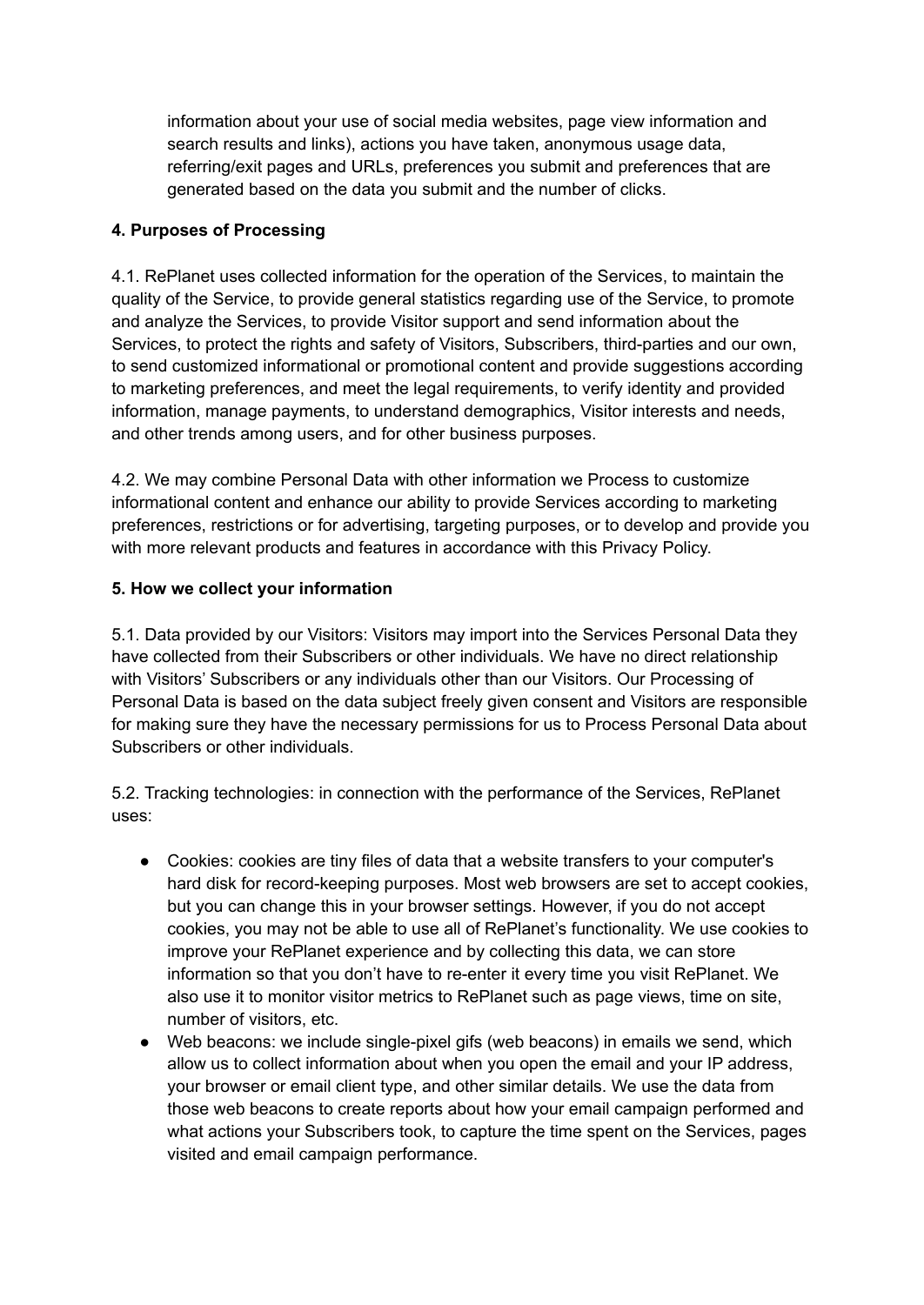● Unique identifiers and similar tracking technologies: we may use other tracking technologies to administer the Services, track your movements around the Services, analyze trends, track behavior, serve targeted advertisements and gather demographic information, to measure the performance of our email campaigns and to improve our features for specific segments of Visitors.

5.3. Log Data monitoring: we may collect log data whenever you access our tool. This data could include things like an IP address, browser type, and version, the pages you visit on RePlanet, and other user statistics. When you access RePlanet with a mobile device, log data may include the type of device, your mobile unique ID, the IP address of your device, mobile operating system, and other mobile statistics.

5.4. Third-party services: we may use third-party services, such as Google Analytics and Facebook, that collect and analyze log data to help us improve RePlanet, and occasionally to use for targeted online advertising. Our third-party partners may use cookies or other tracking technologies to provide you advertising on other sites based on your browsing activities and interests. You can find more information about these practices, including how to opt out of receiving targeted advertising here: http://www.aboutads.info/choices/.

5.5. Based on the requirements of the California Online Privacy Protection Act, RePlanet declares that it does not correspond to Do Not Track browser signals.

### **6. Transferring to third-party companies**

6.1. We will never sell, rent, or lease your Personal Data to a third party, but we may share collected information for the purposes described in this Privacy Policy with third parties that help RePlanet provide, improve, promote or support Services, that help with our organisations operations and assist in the delivery of our Services, or who perform services for us, in order to prevent damage to our property or for safety reasons, for example, payment processors, hosting services, analytics, content delivery services, advertising partners, etc., in a manner that is consistent with this Privacy Policy. We may also share information with third parties if required to do so by law.

6.2. We may disclose Non-Personal Data for any purpose because this information cannot be used to identify you or another person.

### **7. Email communications & opting out**

7.1. From time to time you may receive emails related to your use of RePlanet. Based on the Personal Data that you provide us, we may communicate with you in response to your inquiries to provide the Services you request and to manage your account. We may also use your Personal Data to send you updates and other promotional communications. Every email will contain a link to be able to opt-out of receiving it. We may still send important messages regarding administrative matters, updates, disputes, and Visitor service issues that are required to provide the Services.

7.2. If a Subscriber no longer wants to be contacted by one of our Visitors, he can unsubscribe directly from that Visitors' newsletter or contact the Visitor directly to update or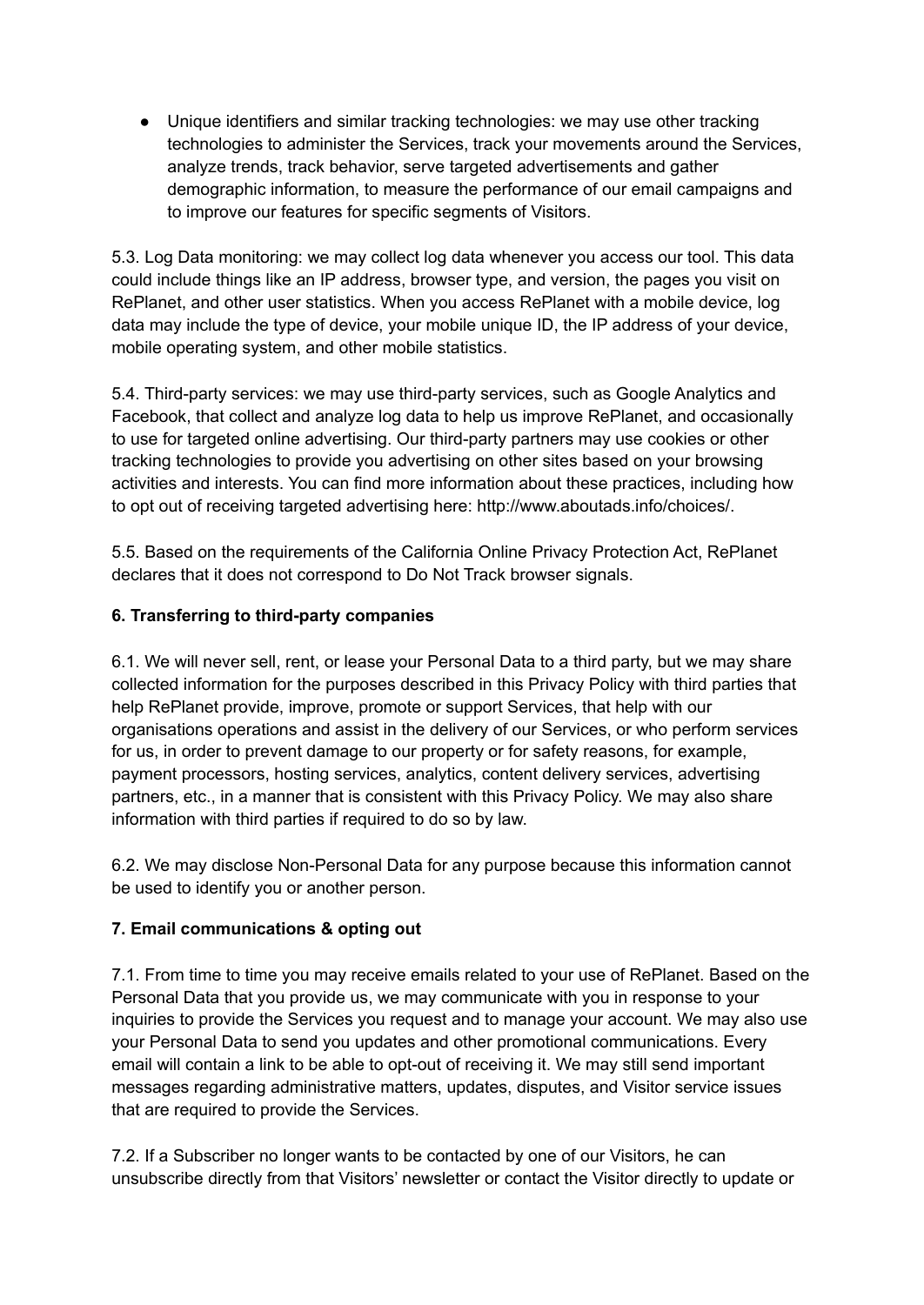delete the data. If a Subscriber contacts us, we will refer him to that Visitor. We will retain personal information we Process on behalf of our Visitors only for as long as needed to provide our Services or to comply with our obligations.

## **8. Safety of your information**

8.1. RePlanet takes reasonable precautions, technical and organizational security measures to ensure a level of security appropriate to the risk, follows industry best practices in order to protect your Personal Data from any unauthorized or unlawful breach of security that leads to the accidental or unlawful destruction, loss, alteration, unauthorized disclosure of or access to Personal Data and to preserve the security and confidentiality of the data. However, these measures do not guarantee that your information will not be accessed, disclosed, altered or destroyed by breach of such precautions. By using our Service, you acknowledge that you understand and agree to assume these risks.

8.2. The Visitor is responsible for reviewing the information made available by RePlanet relating to its data security and making an independent determination as to whether the Services meet Visitor's requirements and legal obligations under Data Protection Laws. Also, Visitor is responsible for its secure use of the Services, including securing its account authentication credentials, protecting the security of Personal Data when in transit to and from the Services and taking any appropriate steps to securely encrypt or backup any Personal Data uploaded to the Services.

### **9. Protecting Subscriber's lists and data**

9.1. We reserve the right to monitor your lists, content and response data, we will never share, sell or rent your Visitor data to anyone for any reason.

### **10. Links to other websites**

As part of the Service, we may provide links to or compatibility with other websites or applications. However, we are not responsible for the privacy practices employed by those websites or the information or content they contain. This Privacy Policy applies solely to information collected by us through the Service. Therefore, this Privacy Policy does not apply to your use of a third-party website accessed by selecting a link via our Service. To the extent that you access or use the Service through or on another website or application, then the privacy policy of that other website or application will apply to your access or use of that site or application. We encourage our users to read the privacy statements of other websites before proceeding to use them.

### **11. Data Processing Addendum**

We created our Data Processing Addendum to cover the GDPR requirements as they relate to email marketing and we encourage all our Visitors to review it [here.](https://www.mailerlite.com/legal/data-processing-agreement)

### **12. Age of consent**

By using the Service, you represent that you are at least 16 years of age.